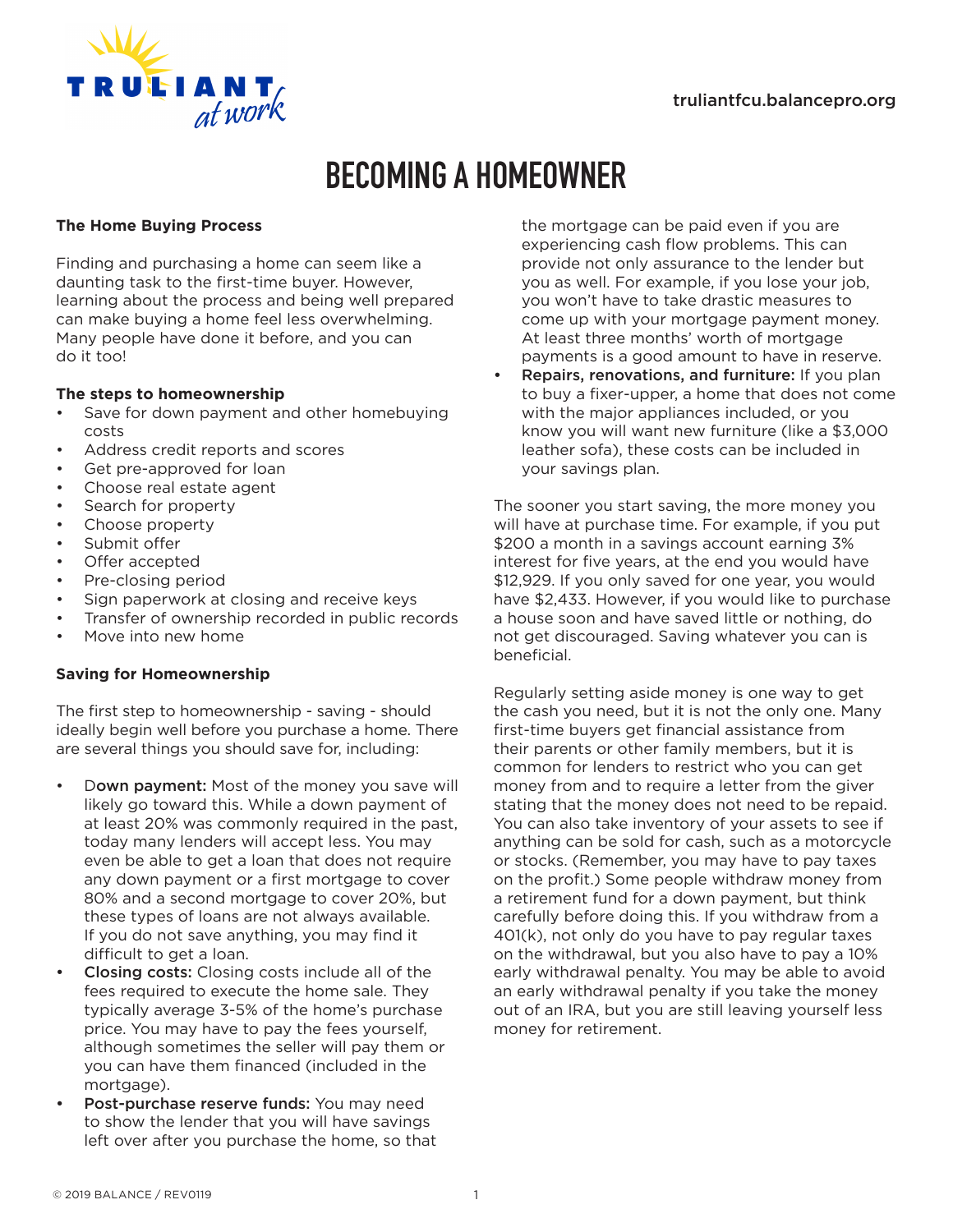

#### **Addressing Credit Reports and Scores**

#### Importance of your credit score

In order to get a mortgage, especially one with a low interest rate, you usually need to have a strong credit score. The most common scoring model is the FICO score, issued by the company of the same name. Scores range from 300 to 850. Generally speaking, the higher the score, the more likely you are to be approved for financing. Scores are calculated using data from your credit reports, which are compiled by three main bureaus: Equifax, Experian, and TransUnion. A lender may check your scores from all three bureaus or only one. Many lenders require a score of at least 620 to get a mortgage, and those with scores in the mid-700s and above usually get the best interest rates. If your score is lower than 680, you may only qualify for sub-prime loans – which usually have high interest rates – or find it difficult to get any loan.

There are several categories of credit information used to determine your FICO score. Your payment history is extremely important. If you make a late payment, your score will take at hit. The more recent and frequent the late payments are, the lower your score. Having a bankruptcy, repossession, judgment, or collection account can significantly drop your score. Another factor that plays a large role is your level of outstanding debt. Even if you make your payments on time, your score may be low if you carry large balances on revolving debt, like credit cards, particularly if those balances are close to the credit limits. Other factors that have an effect on your score are the length of your credit history (the longer, the better), variety of accounts, and creditor inquiries. As a general rule of thumb, it's a good idea to only apply for the credit you truly need.

Some lenders use other models instead of the FICO score. While the score range and weighting can be different, credit scoring models generally look at the same factors. Making your payments on time and keeping your balances low is always beneficial, regardless of the scoring model used.

#### Focusing on your credit score

If you do not know what your credit scores are, it is a good idea to check them well before you plan to purchase a home. Improving low scores can take time, but don't despair if your scores are not as high as you want them to be. Remember, you can make changes.

Making payments on time will help your credit scores, per information released by FICO. If you have no open accounts with which to establish a positive payment history, consider getting a secured credit card. Secured credits cards are usually the easiest type of credit to get because they require a deposit, which the creditor gets to keep if you do not make payments. If your balances are high on any of your revolving accounts (like credit cards or lines of credit), focus on paying them down and not incurring further debt. Also remember that time is your friend. What has happened in the past two years has more of an impact than what happened before that, and after seven years have passed, most negative information is removed from your credit reports.

If you are purchasing a credit score in preparation for a mortgage loan application, make sure you know which scoring model the lender will be using and purchase that score. For example, if the lender will be using a FICO score, you can purchase a score from www.myfico.com.

#### Check for errors before applying

It is a good idea to check your credit reports from all three credit bureaus at least 60 days before you plan to apply for a mortgage. Even if you think your credit is perfect, know that many reports contain errors. You can get a copy of each credit report free once a year from the Annual Credit Report Request Service. The reports can be accessed online at www.annualcreditreport.com or by calling 877-322- 8228. You can only get the reports for free, not the scores. However, if you are just checking your reports for errors, the scores are not necessary. If you see any errors, submit dispute forms online at www.equifax.com, www.experian.com, and www. transunion.com. The credit bureaus will check your claims and correct any errors that were made.

#### Non-traditional credit score

What if you have no credit and, thus, no credit score? You may still be able to get a mortgage. Some lenders will evaluate a non-traditional score, which, as the name implies, uses factors not considered in a traditional score, such as rent, insurance, and utilities payments. You must provide documentation of your on-time payments. If your traditional credit score is low and you want to use a non-traditional score instead, you are usually out of luck. Lenders typically only consider it if you do not have a traditional score, and some do not use it at all. The easiest way to get a mortgage is to build a traditional credit history.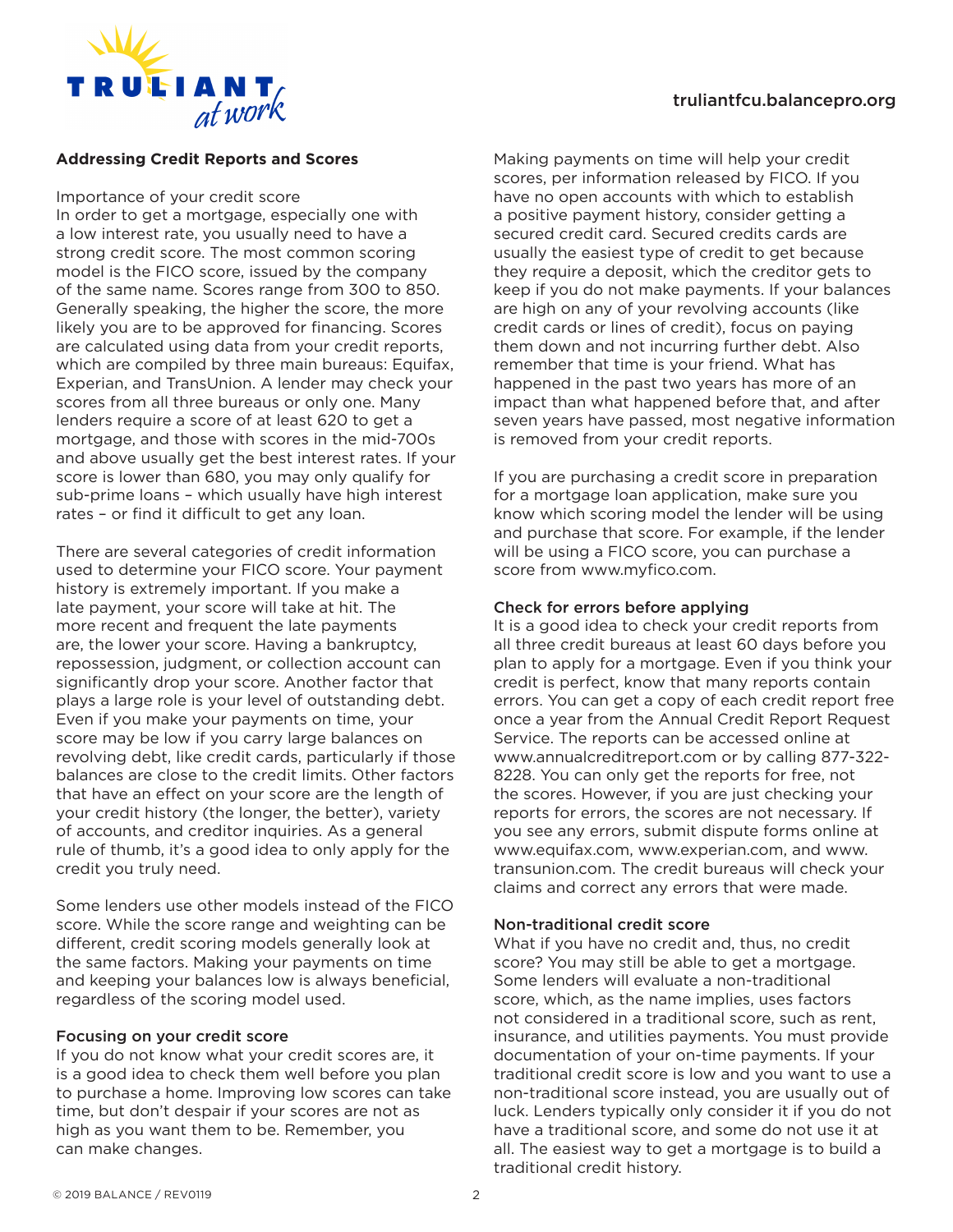

## **Getting a Mortgage Loan**

#### Getting pre-approval

It's a good idea to talk to a mortgage lender before searching for a home so that you can get pre-qualified or pre-approved. When you are pre-qualified for a house, the lender gives you an estimate of what mortgage amount you can qualify for. It is not a commitment from the lender to provide financing or a guarantee you can get financing for a particular amount. Getting prequalified is a good idea for people who are just starting a home search and want an idea of what they can afford. However, since it is not a guarantee, consider getting pre-approved before making an offer on a home. When you are pre-approved, you get a commitment from the lender to provide a mortgage for up to a certain amount, barring any major changes in your financial situation or problems with the house. You typically have to pay an application fee, and pre-approval only lasts for a certain period of time, usually a few months.

Why get pre-approved before searching, instead of waiting until after you put in an offer to get financing? First, it lets sellers know you are a serious buyer. Many sellers will not consider offers from those without pre-approval. Second, it gives you a limit as to what homes to look at. Why put an offer on a house that requires a \$500,000 mortgage if you can only get approved for a \$300,000 mortgage? Third, it makes your life easier. You do not have to scramble to get a mortgage or risk losing the home you put an offer on because you could not find financing in time.

## Finding a lender

Applying at financial institutions where you already have a pre-existing relationship is often a good place to start. Some lenders let you apply for a mortgage online, but as a first-time buyer, you may want to apply in person with a loan officer who can answer questions. Be careful with who you choose. Most lenders are honest and legitimate, but there are some who are not. Predatory lenders tend to target those who do not know their rights or understand the lending process. These individuals or companies use a variety of methods to separate you from your money, including:

- Selling you a home for more than it is worth.
- Falsifying your income, expenses, or assets so you can qualify for a loan.
- Asking you to sign a blank document, saying they will fill in the rest later.
- Adding fees for unnecessary or nonexistent products and services.
- Pressuring you into a risky or unaffordable loan.

If you come across a lender employing these tactics, do not use them!

#### Application process

Lenders consider many factors when deciding whether or not to approve a loan and how much to approve you for. They typically include:

- Your credit score: As mentioned before, many lenders require a score of at least 620 for approval and mid-to-high 700s for the best interest rate.
- The down payment amount and your assets in general: Most lenders set a maximum allowable loan-to-value ratio, which measures how much of the home purchase can be financed through the mortgage. For example, if a lender sets a 95% loan to value ratio, the loan cannot be for more than 95% of the purchase price of the house, meaning you need a down payment of at least 5% of the purchase price. Aside from the money for the down payment, most lenders like to see that you have additional assets that can be used to pay the mortgage in case of emergencies.
- Your employment history: In order to know that you are capable of handling a mortgage, lenders usually want to see a stable employment history, as indicated by at least two years of consistent employment in the same field.
- Your income: Traditionally, lenders have required that the mortgage payments, including taxes and insurance, not exceed 28-33% of your gross income. This is called the housing expense or front-end ratio. In recent years, many lenders have raised that ratio. Most lenders also require you to provide two years worth of Form W-2s and/or paystubs to document your employment and income. If you are self-employed, you usually need to provide two years worth of tax returns and balance sheets.
- Your existing debt (including credit cards and car, personal, and student loans): Many lenders require that your existing debt payments plus your mortgage payment not exceed 36-38% of your gross income, although some allow a higher percentage. This is called the total debt or back-end ratio.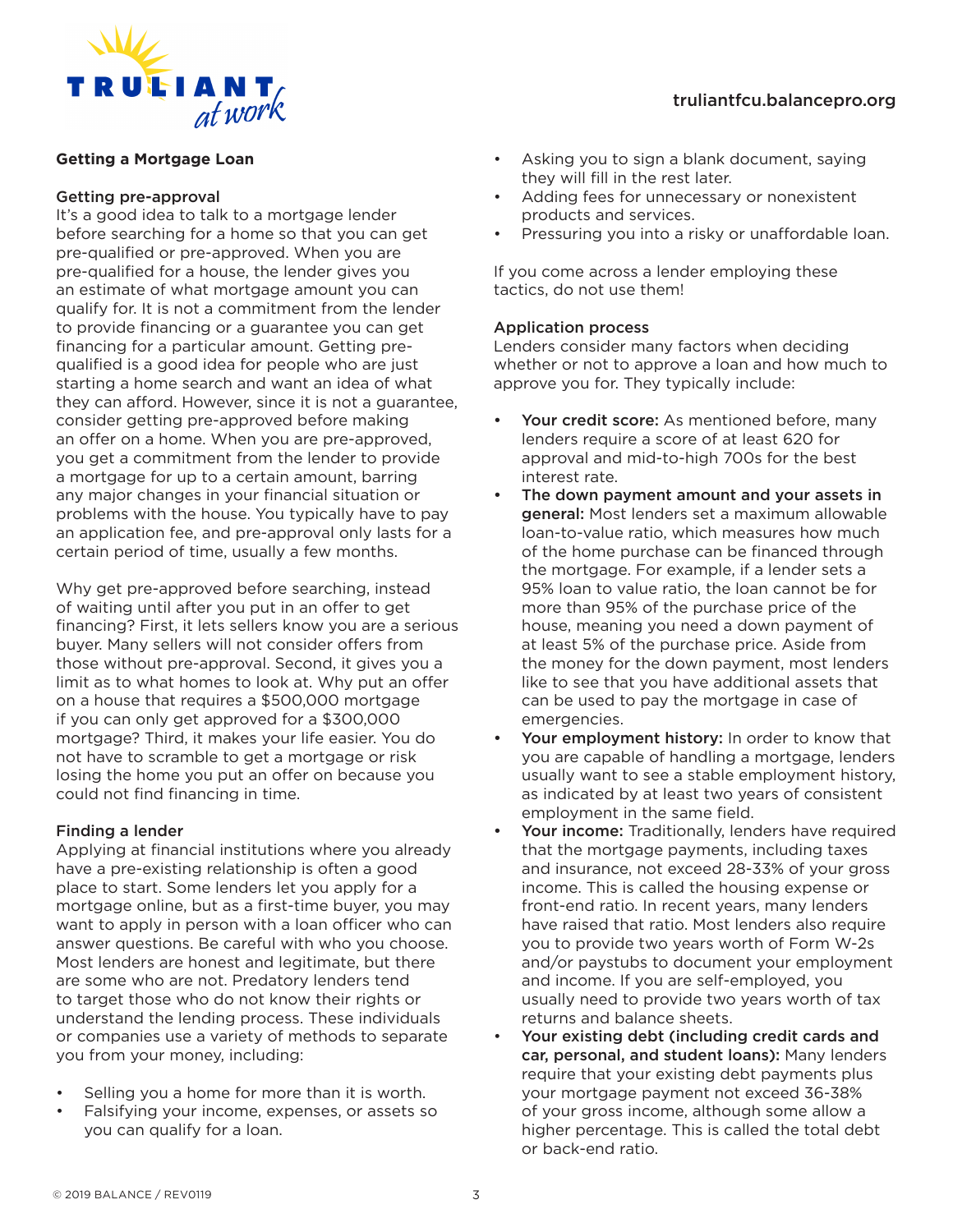

After collecting the necessary information, the lender will approve your loan or deny it. Many lenders use automatic, computerized systems and can tell you right away if your loan is approved. With other lenders, a person makes the decision. and you may have to wait a few days before hearing back. If your loan is denied, the lender should tell you why. You will probably be disappointed, but use the feedback provided by the lender to make changes. If the loan is approved, the lender will tell you the maximum amount you can borrow and the interest rate. They should also give you a preapproval letter that can be shown to a seller when making an offer.

Since lenders adjust their interest rates frequently, the interest rate you are told when you are approved will likely not be the same one they use when you close your loan. Many lenders offer the option of locking in the interest rate you are given at approval, although most charge a fee for this service. Locking is only beneficial if the interest rate increases between the time you apply and close, but the direction of interest rate fluctuations can be hard to predict. Think about your own risk tolerance when deciding whether or not to lock in your rate. Within three business days of receiving your loan application, the lender must give you a Loan Estimate, which shows the amount financed (borrowed), total amount that will be paid back over the life of the loan, APR (annual percentage rate, which is the yearly cost of the loan expressed as a percentage), finance charge (total cost of the loan expressed as a dollar amount), total number of payments, amount of payments, late payment policy, and prepayment penalty, if there is any. Be sure to read the statement carefully, and ask for clarification from the lender if you have any questions.

## Types of mortgages

There are several types of mortgages available. The most common ones are the:

• Fixed-rate mortgage: Fixed-rate mortgages come with an interest rate that remains constant over the life of the loan. 30-year mortgages are the most common, but you may also be able to get a 40-year, 20-year, 15-year, or 10-year mortgage. The interest rate is initially higher than for other types of mortgages. However, because the interest rate and payments are fixed, fixed-rate mortgages provide a stability that is appealing to many buyers.

• Adjustable-rate mortgage (ARM): Adjustablerate mortgages have a period of fixed interest, but once that ends, the interest rate and payment adjust at specific intervals. The interest rate is calculated as an index plus a margin. For example, it could be the rate of 12-month US Treasury securities plus 3 percentage points. An ARM can have several caps: an overall cap, which limits how much the interest rate can increase over the life of the loan, a periodic cap, which limits how much the interest rate can increase from one period of adjustment to the next, and a payment cap, which limits the amount the monthly payment can increase at each adjustment.

In general, the interest rate and monthly payment for an ARM start off lower than for a fixed-rate mortgage of the same amount. However, they often become higher once a few adjustments occur. An ARM may be a good option for people who plan to sell in a few years or expect their income to increase significantly, but it can be risky. Expectations do not always equal reality. Maybe you cannot sell your house because the market has slowed down. Maybe you did not get the promotion you expected. Many people who have taken out ARMs have lost their homes because they were not able to afford the payment increase.

Interest-only mortgage: With an interest-only mortgage, you pay just interest for a specific period of time, usually between 3 and 10 years. Once that period is over, the payment rises to include both principal and interest. Interest-only mortgages typically last for a total of 30 years. The initial payment is lower than for a fixedrate mortgage of the same amount since you are not paying any principal in the beginning. However, once the interest-only period is over, the monthly payment becomes higher because you are paying down the principal in a shorter period of time. Like with the ARM, there is a risk you will not be able to afford the mortgage once the payments increase.

You do not have to rely on a loan officer to tell you what type of mortgage is right for you. Issues to consider when deciding what mortgage to get include how long you plan to stay in the house, if you expect your income to increase, and what your risk tolerance is.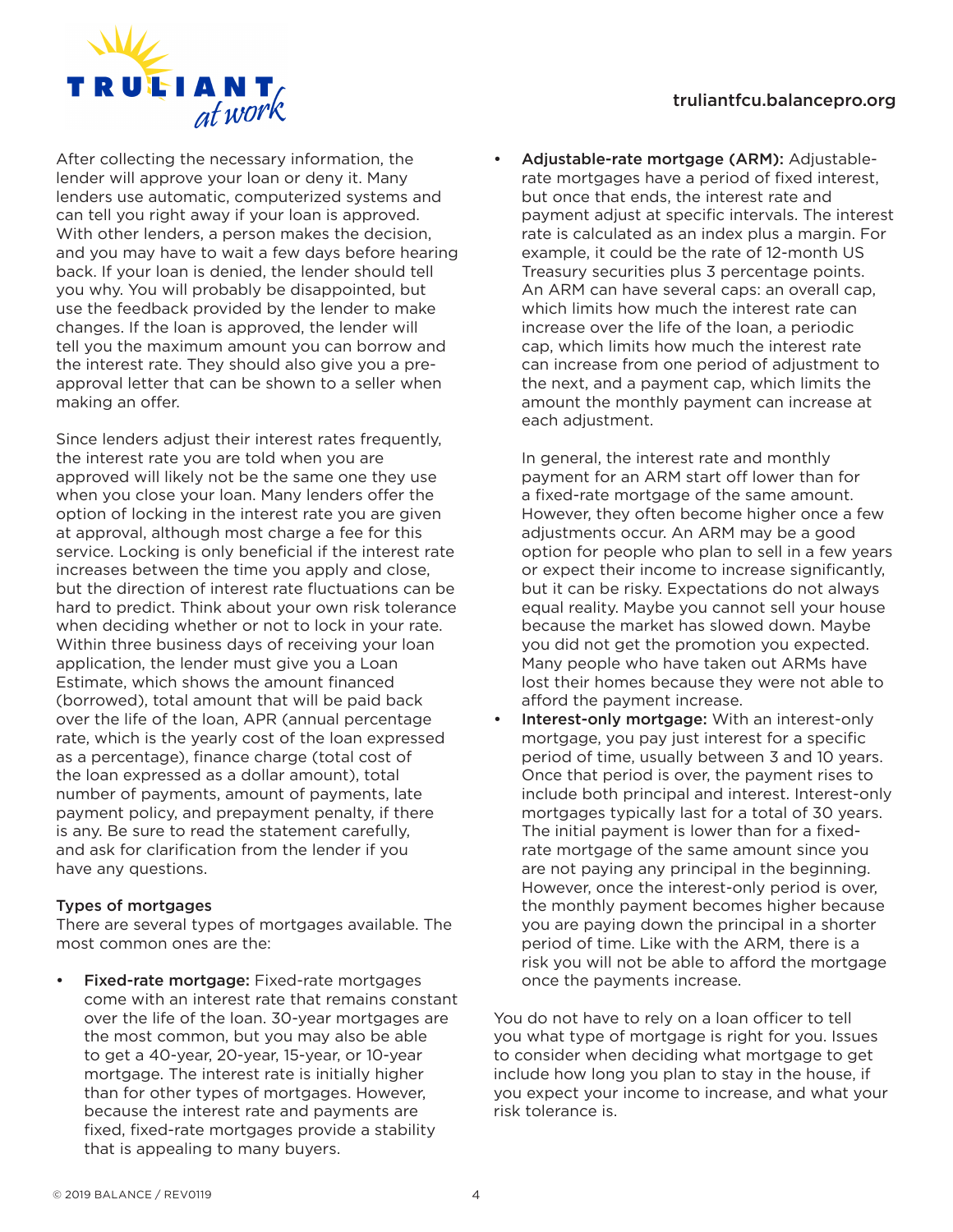

#### Government loans and first-time home buyer programs

Loans offered through federal government programs often come with better terms than conventional loans. The government does not directly loan money; rather, it acts as an insurer, paying your lender if you stop making payments. Lenders must get special approval to be able to offer these loans. The two most popular loan programs are:

- VA loans: VA loans are insured by the Veterans Administration and are only available to eligible veterans. No down payment is required.
- FHA loans: FHA loans are insured by the Federal Housing Administration, a department of HUD (the U.S. Department of Housing and Urban Development). A down payment of at least 3%- 5% of the purchase price is required.

Many states and cities offer programs specifically for first-time home buyers, especially in high-cost areas. The details vary from place to place, but programs generally take one of three forms:

- Below market rate units: Some cities require developers to set aside a certain percentage of units to be sold for less than the market rate. For example, a regular one bedroom unit may be sold for \$450,000, while the below market rate one is sold at \$250,000.
- Loans: Like with VA and FHA loans, the state or local government may insure a loan to allow you to get a lower interest rate or other attractive terms.
- Down payment assistance: Some programs give you money for a down payment, which usually has to be paid back. However, the repayment terms are normally generous. For example, you may not be charged interest or have to pay back the loan until you sell the house or refinance.

Most first-time home buyer programs set certain income limits, so not all first-time buyers will qualify. To find out about the affordable housing programs offered in your area, ask a lender or call your city or state housing authority. If you are teacher, firefighter, police officer, or other public employee, you may be eligible for special programs.

## Closing costs

Getting a mortgage is not free. Along with the interest you must pay monthly, you usually have to

pay fees to close the loan and transfer the home from the seller to you. Theses fees are called closing costs. The lender is required to give you an estimate of the closing costs in the Loan Estimate. Closing costs can include:

- A loan origination fee: This is the fee the lender charges for processing and providing your loan.
- Points: One point equals one percent of the mortgage amount. By paying a point, you are prepaying mortgage interest to the lender, and they give you a lower interest rate in return. The lender should be able to tell you exactly how much a point will decrease your interest rate.
- A title search and title insurance: A title company searches through public records to make sure that the seller is the home's owner and there are no liens against the property. The lender will require you to pay for lender's title insurance, which protects the them against loss in case the title company misses something in their search, but you should also consider purchasing owner's title insurance for your own protection. If there is a lien against the property that is not paid off before you purchase the home, you become responsible for it.
- An appraisal: The lender may require an appraisal of the house to ensure that they are not lending you more than its market value.
- A survey: A survey confirms the legal, recorded boundaries of the property. This helps avoid conflict, like your neighbor and you fighting over who owns the driveway between your houses.
- A recording fee: This is a fee that is charged to record the transfer of ownership in the county or town records.
- Mortgage interest: At closing, you will likely have to pay the interest that will accrue on the mortgage between closing and your first payment date

## Mortgage payment components

Most of your mortgage payment goes toward repaying the mortgage loan. Loan payments can be divided into principal (the amount you borrowed from the lender) and interest (the cost of borrowing money from the lender). With most fixed-rate and adjustable-rate mortgages, early payments go mostly toward paying off interest. As you continue to make payments, a higher percentage goes toward principal. This is called amortization. You are charged interest each month on the amount that is still remaining on the loan, so as the principal is paid down, the interest decreases.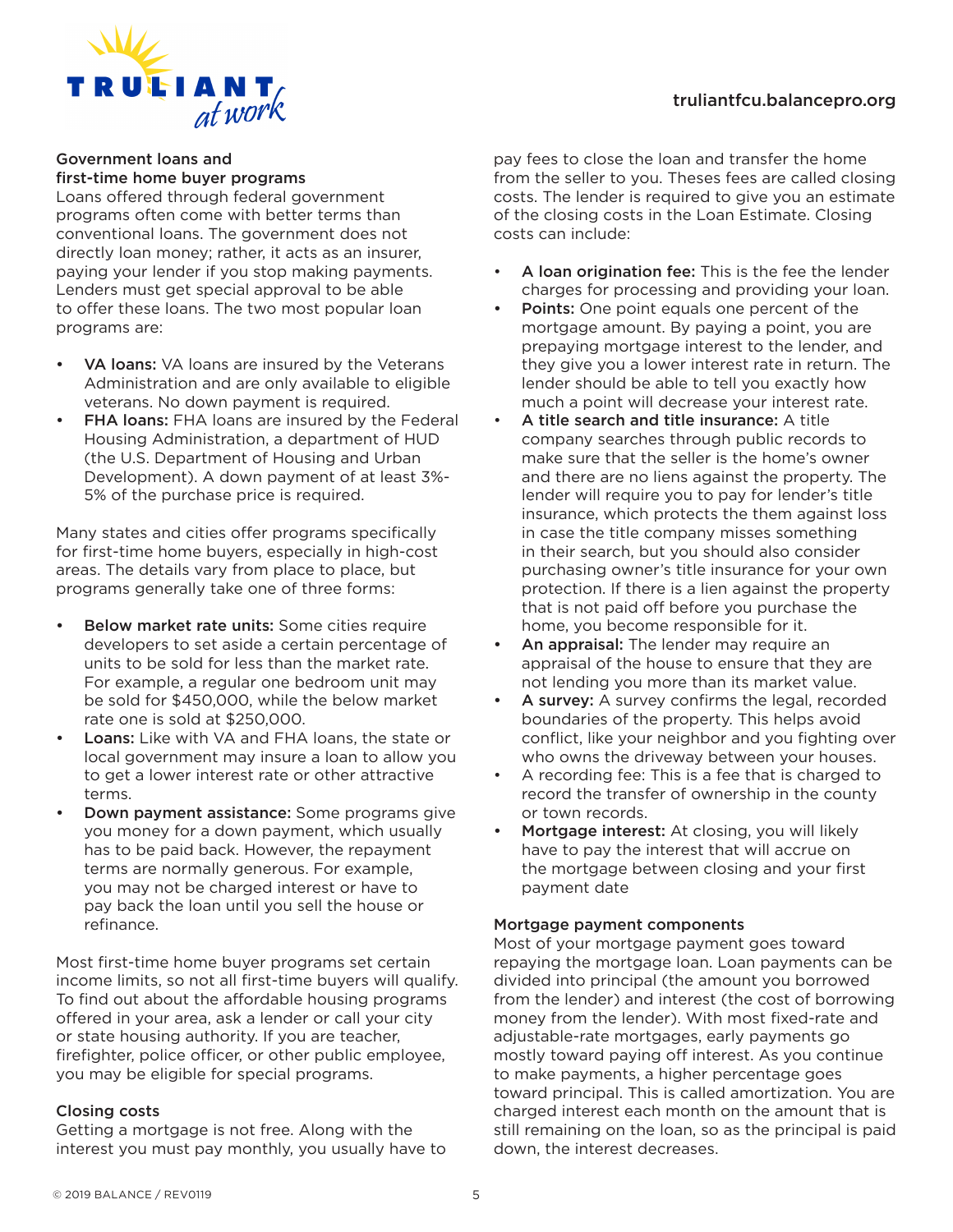

If you have an interest-only mortgage, no principal is paid initially. If you have an option ARM, you are given a few choices for the monthly payment amount. With the minimum payment option, you can pay less than the interest charges. The remaining interest is added to the loan balance, so the principal balance increases instead of decreases. This is called negative amortization. Even if you have the option to pay less than the interest charges, it is rarely a good idea.

Part of your mortgage payment may consist of money that the lender collects on your behalf for property taxes, homeowners insurance, and, in some cases, private mortgage insurance (PMI). PMI protects the lender against loss if the borrower defaults on the loan and may be required for people with less than a 20% down payment. Every month, the lender puts aside the money for these expenses in an escrow account and pays them when they are due. This allows the lender to ensure that these important bills are paid. Together, the principal, interest, tax, and insurance payments are often referred to as PITI.

While many lenders require property taxes and insurance to be put in escrow, not all do. If your lender gives you the option of paying them on your own, think carefully before doing this. Generally, these expenses are only paid once or twice a year. People who choose to pay on their own sometimes find it difficult to put aside the money themselves and are unable to make payments when the bills come.

## **Looking for a Home**

## **Finding a real estate agent**

Once you are pre-qualified or pre-approved for a mortgage, you are ready to start your home search. People often wonder whether they should search by themselves or use a real estate agent. Having a real estate agent makes the home buying process easier and can provide you with a valuable resource on housing issues specific to the areas in which you are looking. He or she can find available homes for you, arrange showings, and help you write an offer. Best of all, using a real estate agent is usually free. In most cases, the seller pays the agent, not you.

There are several steps you can take to find a real estate agent you will be happy with:

- Ask for referrals: You probably have many friends and relatives who have bought and sold their homes through real estate agents. Make some phone calls and get the names of the agents they had a good experience with.
- Search by area: You can find out which real estate agents specialize in the kind of home or area you want by looking in the phone book, searching the web, or reviewing the newspaper's real estate classified ads. You can also drive though your desired neighborhoods and note the names on the "For Sale" signs.
- Comparison shop: Talk to several prospective real estate agents and ask questions about the areas and types of homes you are interested in. Do they seem knowledgeable? Is their personality a good fit with yours?
- Avoid using the seller's real estate agent: Many people go to open houses by themselves and choose the real estate agent selling the house they put an offer on. This is usually not a good idea. Because the real estate agent is working for you and the seller, he or she is not really able to be an advocate for you.

Some real estate agents ask their clients to sign exclusivity agreements, which say that you will not use another agent, and they must get paid if you purchase a house, even if their services are not used to buy that house. Real estate agents do this to avoid not getting paid for the work they do. However, signing is not necessarily in your best interest because you may wind up not liking the agent or want to purchase a home from a seller who does not pay commission. If the latter is the case, the commission will have to come out of your pocket. You may want to ask the agent to show you houses for a day before signing. If the agent does not listen to you and shows you all the wrong houses, you know not to sign. Also, you can see if the agent is willing to accept a non-exclusive agreement. With this type of agreement, your real estate agent is only entitled to commission if he or she introduces you to the property you purchase.

## Consider what is affordable

An important part of the home search is determining what you can afford. Many people get in over their heads because they buy an expensive house that has all of the features they want. After all, why not splurge and get the house with a pool and huge closets? Just remember that your your first home does not need to be your dream home.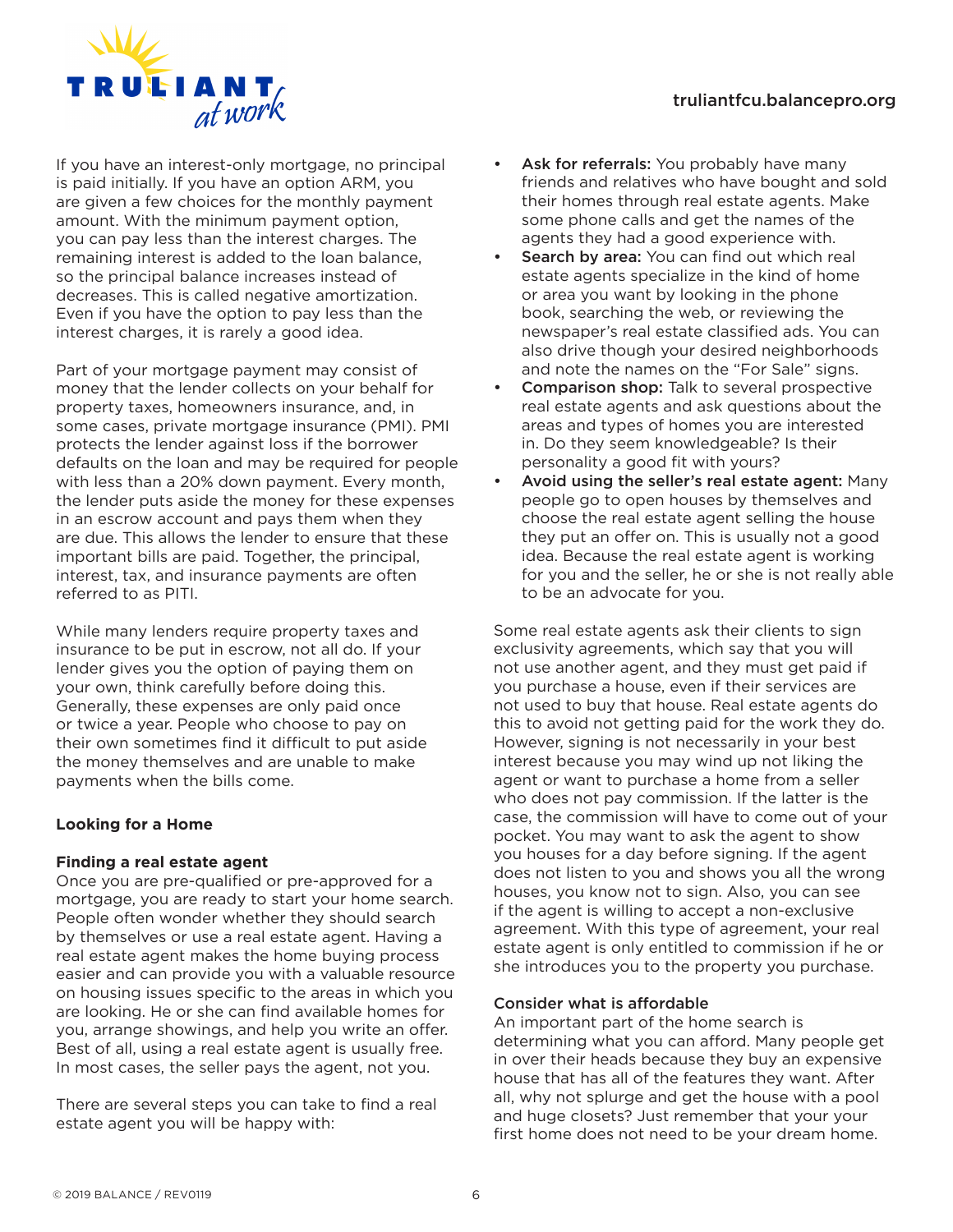

By taking the time to examine your finances and see what you can afford, you can enjoy your home and not have to worry about where the money will come from to pay the mortgage.

If you were pre-approved, you may wonder why you would have to examine your finances since the lender already told you what you could borrow. However, the amount your lender qualifies you for and the amount you can afford are not always the same. Lenders only look at a few factors, namely your income, debt, and down payment. However, you have more expenses than your debt. If you have to pay \$1,000 a month in daycare, that reduces the money you have available for your mortgage. By creating a budget (you can use the Budget Worksheet on page 13) that doesn't include your current housing expenses, you can see what you can afford to spend on housing each month. While your income and expenses can change after the home purchase (for example, net income often increases due to the tax benefits of owning a home, and utilities often increase too since houses tend to be larger than apartments), creating a budget gives you a better idea of what you can afford than just basing it on a pre-approval amount.

Keep your housing allowance in mind when searching for a home. Let's say a house that costs \$170,000 catches your eye. Your budget shows that you can spend \$1,100 a month on housing expenses, and you have a \$10,000 down payment. The first step is to calculate what the monthly payments would be for a \$160,000 mortgage. You can use an online mortgage calculator.

If you were pre-approved for a mortgage with a 4.25% interest rate, the monthly mortgage payment would be \$787. However, you also need to consider non-loan housing costs, like property taxes, homeowners insurance, maintenance, and possibly PMI and/or homeowners association dues. How can you find out what all these costs are before you purchase a home? To find out the property tax rate in your community, call the local property tax office or ask your real estate agent. You can probably get an estimate for what homeowners insurance will cost from an insurance agent. While you cannot know exactly what maintenance will cost until you move in, many experts recommend setting aside 1% of the home's price yearly (for stand-alone homes). Your lender should be able to give you an estimate of what you will pay for PMI, if that is required, and

the seller should disclose what the homeowners association dues are, if there are any. Once you have the numbers, you can add everything together and see if the house is affordable.

# **Sample monthly housing payment for a \$160,000 house**

| Mortgage payment (principal and interest) | \$787       |  |
|-------------------------------------------|-------------|--|
| Property taxes (\$160,000 x 1.2% / 12)    | $+$ \$160   |  |
| Homeowners insurance (estimate)           | $+$ \$75    |  |
| PMI (estimate)                            | $+$ \$60    |  |
| Maintenance allowance                     |             |  |
| $($160,000 \times 1\% / 12)$              | $+$ \$133   |  |
| Homeowner association dues                | + \$0       |  |
| <b>Total Payment</b>                      | $=$ \$1,215 |  |

As you can see, a \$160,000 house would not be affordable based on your budget, so you know to redirect your housing search toward cheaper houses. This process can be time-consuming, but it does not have to be done for every house you look at, only the ones you are seriously interested in.

## Consider other features

While price is one of the most important features of a home, it certainly is not the only one. Your housing search will be more efficient and focused if you think beforehand about what you want. Features to consider include:

- Number of bedrooms
- Number of bathrooms
- Condition of home
- **Size**
- Parking
- Type of flooring
- Whether or not there is a fireplace
- Type of home (such as single family home or condo)
- Style of home (such as Victorian or Craftsman)
- Layout
- Outdoor space
- Whether or not there is a basement
- **Location**
- School district
- **Safety**
- Noise
- Whether unpermitted work was done for repairs or renovations that require a permit, such as additions and extensive plumbing work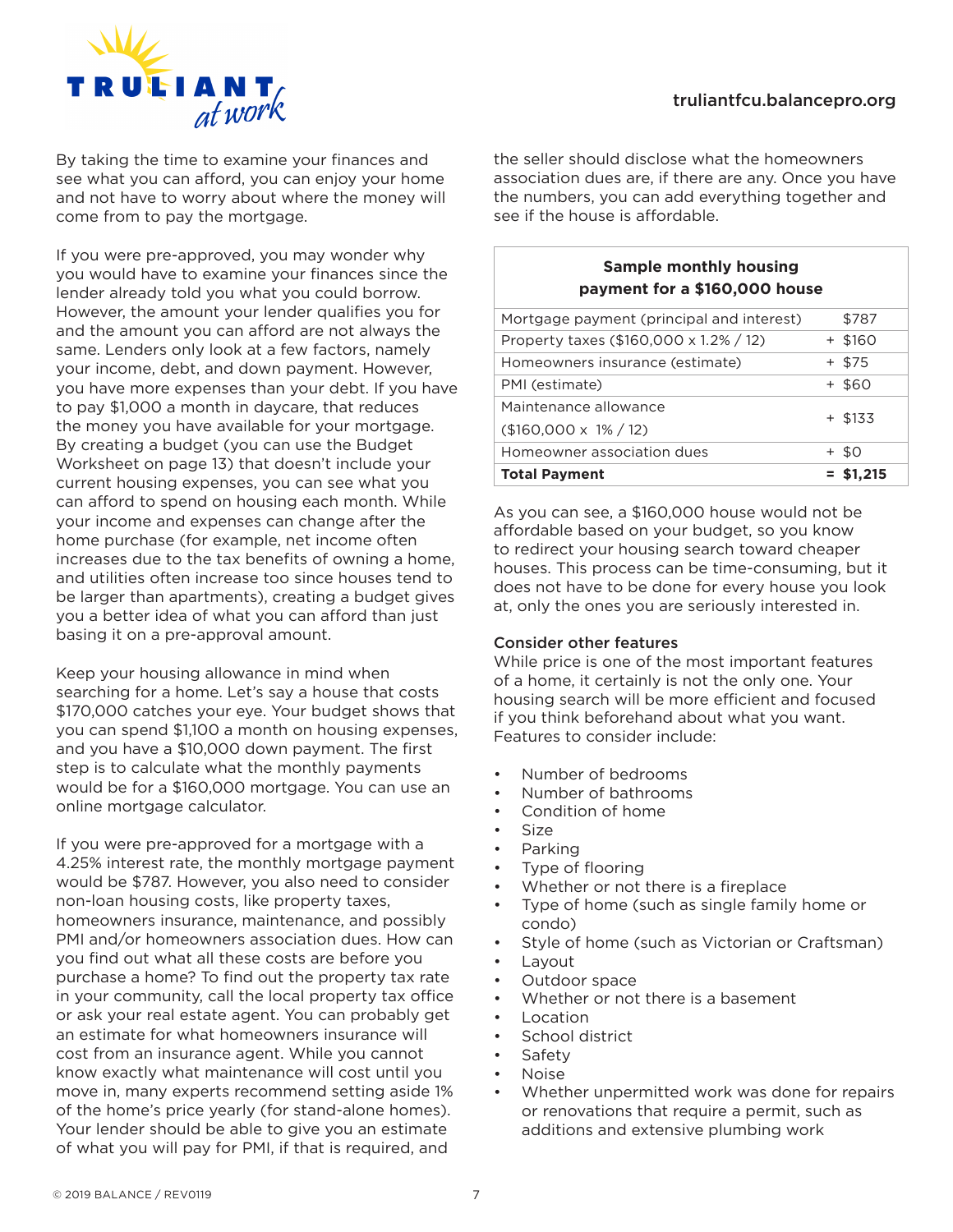

Most first-time home buyers' budgets are limited, so you may not be able to get everything you want. Think about what is most important. You may not be able to get granite countertops and hardwood floors, but if you have three children, you probably do not want a one bedroom, one bathroom house!

## Types of homes

When buying a home, there are several types to choose from. The most common ones are:

- Single family residence (SFR): You own the house and the land around it. You are not restricted by any rules, except local laws, and are solely responsible for maintaining the home.
- Duplex or other multi-unit building: This is similar to a single family home, but you own more than one legally divided unit. Often people will live in one unit and rent out the other unit(s) or let a family member, like an adult child or elderly parent, live there.
- Planned unit development (PUD): You own the house and land directly around it, but the development as a whole is owned by the residents. PUDs generally restrict what you can do to the outside of your house, so you may not be able be able to paint it hot pink, should you desire. Have you ever noticed neighborhoods where all of the houses look the same? Those are often PUDs.
- Condominium (Condo): Condos consist of multiple units in one building. You own the interior of your condo (everything inside the walls), and the building as a whole is owned by the homeowners association (HOA), which consists of all of the units' owners. The HOA is responsible for maintaining the physical structure of the building (such as fixing a leaking roof), and you are responsible for maintaining the interior of your unit. You must pay HOA dues and follow the rules they set, called the covenants, conditions, and restrictions (CC&Rs). For example, you may not be allowed to have pets or put hardwood floors in your unit. Many first-time home buyers purchase condos because they usually cost less than single family residences.
- **Townhouse:** Townhouses are similar to condos in that there is a HOA and the units are attached, but with a townhouse you own the complete unit, including the roof, exterior walls and land it directly sits on.
- Manufactured housing: Manufactured housing is built in a factory and shipped to the location

where it will be placed. Depending on the community, you may own the land underneath the unit or pay to rent a lot. Generally, manufactured housing is less expensive than the above mentioned options.

Cooperative (Co-op): In a co-op, you purchase shares in a corporation that owns property. Purchasing the shares allows you to reside in a unit, but you do not individually own the unit you live in. Many co-ops are limited equity, meaning the price you can sell your shares for is restricted. Like with condos, you have to pay HOA dues and follow the community rules, but co-ops tend to be cheaper than comparable condos. However, in order to purchase in a co-op, you are often required to make a large down payment and be approved by the co-op board, which is not the case for condos. You cannot get a regular mortgage if you purchase a co-op – you must get a share loan, which few lenders offer.

What type of home you should you get? There is no right or wrong answer. Look at your preferences and lifestyle. For example, if you do not like to do maintenance, a condo may be the best option. If you would like your mother to live with you, you may want to look at duplexes.

## The home search

If you use a real estate agent, he or she can find available houses for you by looking them up on the Multiple Listing Service (MLS). You can also drive around the neighborhoods you are interested in and look for "For Sale" signs. Then your real estate agent can either bring you to open houses for the properties, which are usually on Sunday afternoons, or arrange showings at another time.

If you look at a lot of houses, it can be easy for them to all blend together. Taking pictures and filling out a checklist can help you remember the features of each house. You can use the checklist on pages 14-15. For any home you are considering making an offer on, try to visit it more than once and during different times of the day. This way you will know if, for example, your neighbors are loud at night or the traffic is very heavy during the day. If you work, try doing a test-run commute during rush hour to see how long it takes you to get to work from your potential home. If you see any neighbors outside, ask them how they like neighborhood, or if you are brave, knock on their doors and ask. Your real estate agent should have information on the neighborhood as well.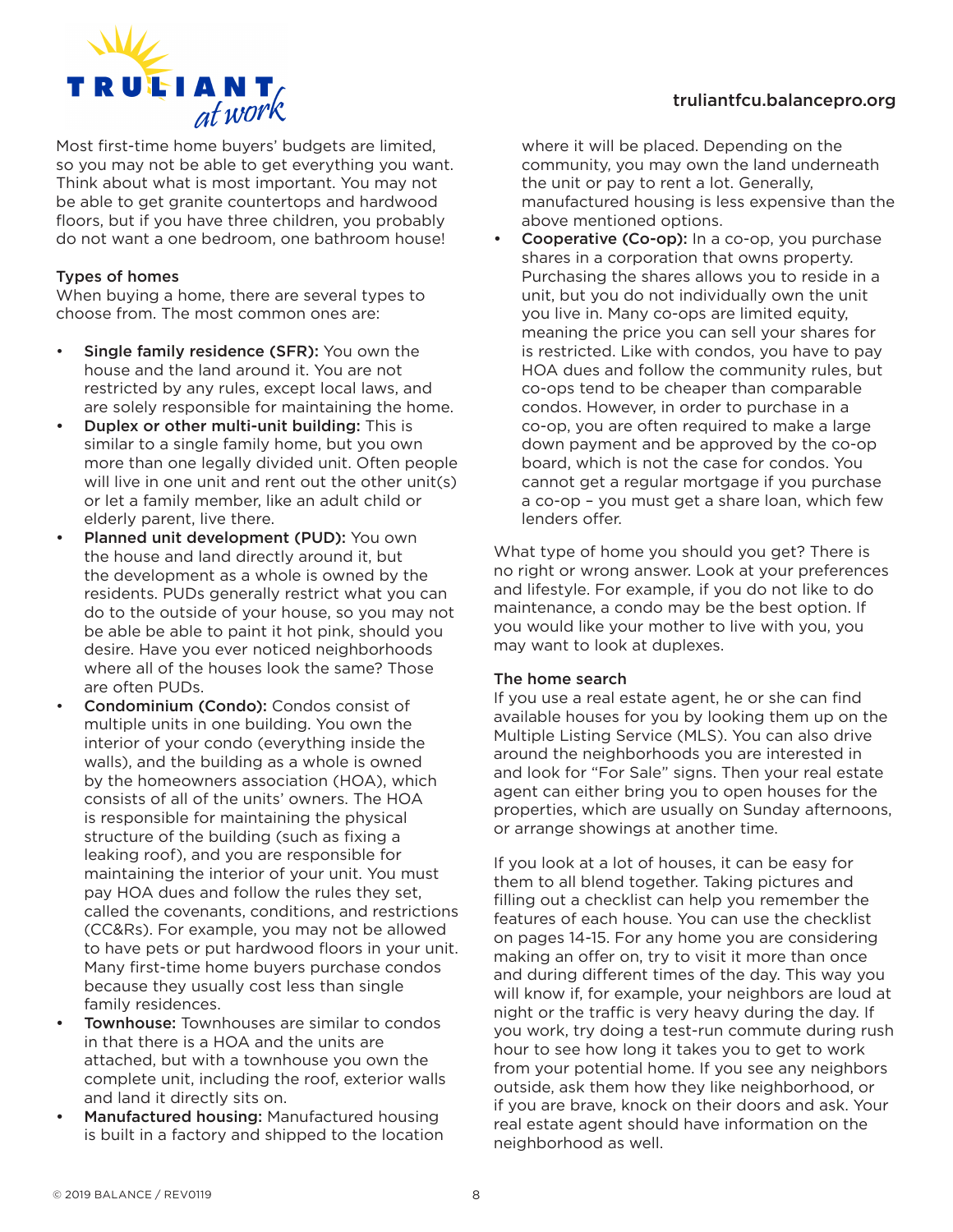

When searching for a home, try to avoid being distracted by things that are easy to change. A house could have the perfect location and square footage, but you find yourself dwelling on the outdated décor and the color of the walls. Remember, the furniture is not staying with the house, and painting walls is a fairly easy and cheap task. Of course, this does not mean you should ignore major issues, like a hole in the roof or flooded basement.

If you are interested in a condo or other type of development with a homeowners association, it is beneficial to research it. What are the HOA dues? Are they reasonable based on the community and the amenities it has? Look at the bylaws of the community. Can you live with the rules? If you have three dogs, you need to find a community that allows them. Also look at the financial statements of the HOA and minutes from previous meetings. How much does the homeowners associations have in reserves? Those that have little are more likely to face a special assessment if repairs or upgrades are needed. A special assessment is a large, lump sum bill assessed on top of the regular dues to finance a specific renovation or repair. Looking at the notes from past meetings can give you a better sense of the issues the community is dealing with. Are people complaining about graffiti? Does an expensive repair need to be done soon?

## Special circumstances

In searching for a home, you may run across houses being advertised as short, estate, or foreclosure sales. You may be able to get a good deal on these houses, but they come with special conditions. In a short sale, a seller who is no longer able to pay his or her mortgage is trying to sell the house for less than the amount left on the mortgage. Short sale homes usually come with low price tags, but patience is needed if you are interested in one of these homes. The seller must get your offer approved by the lender. The process can take months, and ultimately the lender may not even approve the sale.

In an estate sale, the executor of the estate is selling the house for the owner after the owner's death. Like with short sales, houses sold through estate sales are usually cheaper. However, estate sale houses are generally sold "as is." When houses are sold as is, that means the seller will not fix any problems in the home before closing.

When a lender forecloses on a home, it is typically sold at a foreclosure auction. Anyone can attend a foreclosure auction and bid, but this is an extremely risky way to buy a home, especially if you are a first-time home buyer. You may not be able to view the house or have it inspected before the auction, and you cannot cancel the deal afterward if the home is not in good condition. Additionally, if the home has any liens on it, in most cases you will inherit those liens. Many auctions are cash-only (meaning you have to pay the bid immediately with cash or a cashier's check). At the very least, you generally will have to make a cash deposit and have mortgage pre-approval.

If there are no other bidders at the foreclosure auction, the house reverts back to the lender, who will most likely try to sell it. Buying a bank-owned home (also called an REO) is less risky than buying a home at auction, and you can still usually get a great deal. Because the seller is an institution, it can sometimes take longer for them to respond to your offer and be ready for closing than if you purchase a home from a normal seller, but the process is often quicker than if you go the short-sale route. Like with estate sales, REOs are typically sold as is.

## Making an offer

Once you find the house you want to purchase, your real estate agent will prepare an offer. Offers typically have at least three components: the purchase price, the closing date (the date ownership of the house transfers from the seller to you), and how long the offer is good for. Your real estate agent can help you determine an appropriate offering price. He or she will probably look at "comps" – similar houses that have sold in the neighborhood – to help determine a price. Other considerations are how long the house has been on the market and whether there are other buyers making a competing offer. In slow housing markets, where houses have been for sale for months, it is common to offer less than the asking price. Conversely, in hot markets, where it is not unusual for there to be multiple offers on one house, it is common to offer more than the asking price.

When selecting a closing date, think about when you have to move out of your current place. Since closing can be delayed, there should be a buffer between closing and the date you have to move out of your current home. It is not a good idea to select the 29th as the closing date if you need to move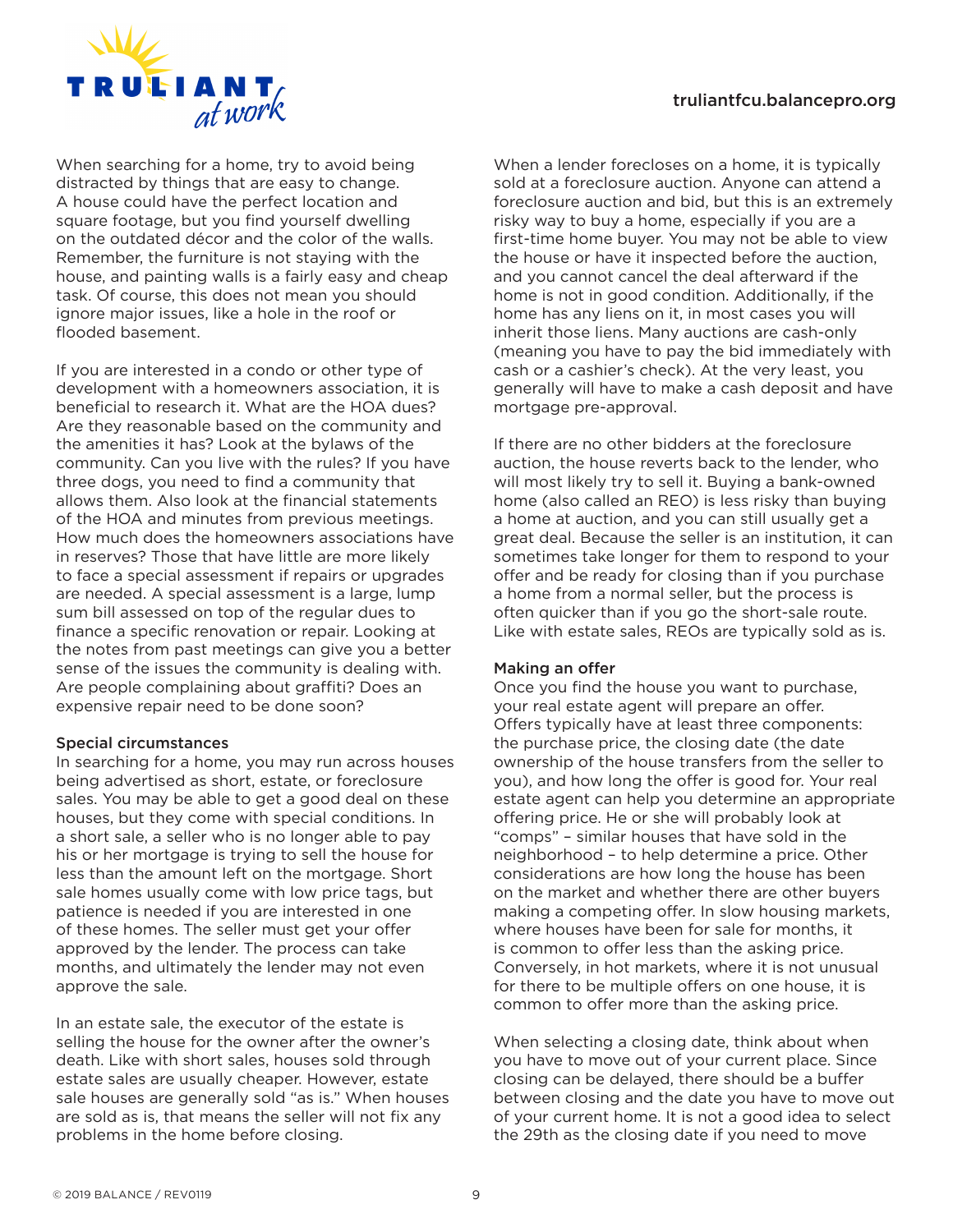

out of your apartment by the 30th. You should also consider how long it will take your lender to prepare for closing. Even if you are pre-approved, the lender will not be ready to disburse the mortgage funds the day after your offer is accepted. When you are applying for the mortgage, it is a good idea to ask the loan officer how much time they need.

Many offers have additional components, such as seller concessions, inclusions, and contingencies. Seller concessions are costs the seller pays for the buyer, which reduce the amount of money the seller receives. They can include:

- Closing costs: You ask the seller to pay for all or part of the closing costs.
- Cash back: You ask the seller to give you cash back to pay for a specific cost, such as repairing the roof or putting in hardwood floors. For example, you got a \$350,000 mortgage, and the seller agreed to \$5,000 cash back. The lender gives \$345,000 to the seller and \$5,000 to you. Asking for cash back only makes sense if you have not saved the money to finance the renovations or repairs yourself since you pay interest on cash you receive from the lender. Most lenders limit the amount of cash you can get back and what you can use it for, and some do not allow it at all.
- Homeowners association dues: You ask the seller to pay for the homeowners association dues for a specific period of time, such as one or two years.
- Inclusions refer to what stays in the house. You should not assume that the seller is leaving the oven or the washer and dryer. If you want the appliances, blinds, chandeliers, or anything else to stay, put it in the offer.
- Contingencies refer to the conditions that must be met for the sale to go through. They can include:
- A home inspection: Having a home inspection protects you. Would you want to find out the foundation needs \$10,000 worth of repairs after you move in? Probably not. The home inspector will go through the house to see if there are any problems and then issue a report describing the findings. If there are any problems, you have a few options: do nothing, ask the seller to fix them before closing, ask the seller for cash back to pay for repairs, ask for a reduction in the sale price, or walk away from the house. If the seller declines your request, you must decide if you want to proceed with the sale. Even if the house

is being sold "as is," you can still put in a home inspection contingency. This allows you cancel your offer if there are serious problems or at least know what you need to fix.

- **Financing:** This contingency makes your offer conditional on finding financing for a mortgage. You can add this even if you are pre-approved because pre-approvals are sometimes revoked.
- An appraisal: Your lender may require you to include this as a contingency to ensure that the sale price is not overinflated. They may send an appraiser to the house or use a computerized process.
- **Other:** You can put as a contingency anything that was not resolved before the offer was made that may cause you to not want the house. For example, if you put an offer on a condo and have not yet seen the bylaws of the homeowners association, you can make your offer contingent on reviewing that.

Your real estate agent will either send or present the offer to the seller and his or her agent. Along with the offer, it is customary to give the seller earnest money, also called a good faith deposit. Usually the amount is between 1% to 3% of the offered purchase price, but customs vary from place to place. This money is part of the down payment and shows the seller you are serious about purchasing the house. Avoid giving the earnest money directly to the seller because if the deal falls through, he or she may not give it back. If the offer is accepted, the earnest money can go into an escrow account for safekeeping until closing. Escrow accounts can usually be set up with a title company or legal firm. Neither you nor the seller has access to the money until the escrow company releases it to the appropriate party. The seller will accept, counter, or reject your offer. If the seller accepts the offer, the house is taken off the market, and you are in contract (also called entering escrow). Once your offer is accepted, it becomes a binding contract. You cannot simply rescind the offer because later you find another house you like more. The only way to legally cancel the contract is if a contingency is not met. Otherwise, if you walk away from the house, you lose your earnest money deposit.

When sellers counter, usually it is with a higher purchasing price, but they can also counter on the closing date, concessions, inclusions, and contingences. You can accept the counter or respond with your own counter. When buyer and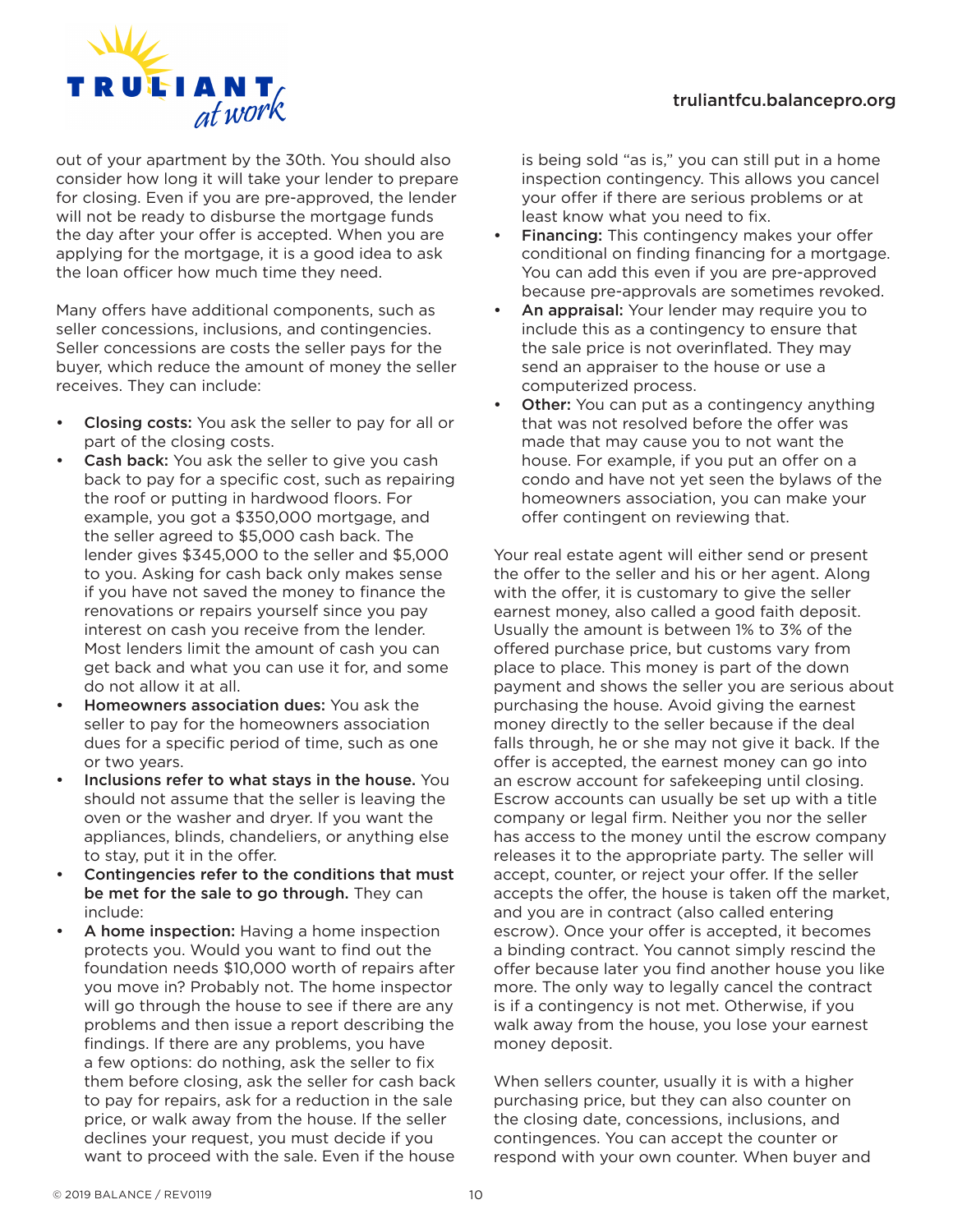

seller are countering, negotiations can sometimes reach an impasse. Often the difference is very small, but neither the seller nor buyer will budge because both want to feel that they dictated the price. It helps to keep things is perspective. The difference between the monthly payment of a 30-year, 6% mortgage of \$345,000 vs. \$350,000 is only \$30 a month. Certainly, though, the difference between what you want and what the seller wants can be fairly large. At some point, you will have to decide if you want to continue negotiating with the seller.

If the seller outright rejects your offer, usually it is because he or she has accepted an offer from another buyer or feels that your offering price is so low that your offer is not serious. If your offer is rejected for the second reason, you can submit another one. Whatever the reason for the seller rejecting the offer, try to not be too disappointed if you do not get the first house you put an offer on. There are likely many houses out there that meet your needs.

## **The Pre-Closing Period and Closing**

## Pre-closing period

Once your offer is accepted, you can arrange for the home inspection, which should be done by an independent, qualified professional, and either apply for a mortgage if you have not already done so or let your lender know you found a home if you were pre-approved. The lender will start to prepare for closing and may need additional documentation from you, such as proof of homeowners insurance (which needs to be purchased before closing). As mentioned above, an appraisal must be done that meets the lender's specifications. During the escrow period, it is a good idea to periodically check in with the lender and make sure they have everything they need. Otherwise, your closing may be delayed.

Occasionally, buyers who were pre-approved later get their loan denied. For example, you may be denied a loan for a particular house if the appraisal comes in too low. Also, your lender will likely check your credit report right before closing. Your loan may be denied if there have been major changes since you first applied, so avoid charging \$15,000 to your credit card! However, if there are no problems, your loan will get final approval, and the lender will be ready to pay out the mortgage funds.

If you are purchasing the home with another person, you will have to decide how to hold the title and then the title company know. There are several ways for two or more people to hold the title, such as: Tenancy by the entirety: This is only available to married couples. In tenancy by entirety, both ownershave claim to the whole, undivided title. Permissionis needed from both spouses to sell or refinance the property.

Joint tenancy: The title is split in equal shares among the owners, and there is a right of survivorship, meaning if one of the owners dies, his or her share automatically goes to the surviving owners.

Tenancy in common: Ownership of the house can be split by any percentage. For example, you could own 75% percent of the home, while the other titleholder owns 25%. With tenancy in common, there is no right of survivorship, so if you die, your ownership share goes to whomever you left it to in your will.

About a day or so before closing - ideally after the seller has moved out - consider doing a final walkthrough of the property. In the walkthrough, you should make sure the seller left everything he or she agreed to leave and that the property is in the same condition it was before. This is the best time to bring up any problems - such as a stain on the carpet - since the seller has not yet gotten paid. Once closing happens, your options for getting the seller to do something are limited.

## Closing

Closing is the day the mortgage is finalized, and the title of the house is transferred to you. In many states, the closing is handled by the title company. If not, it may be handled by a closing company or attorney. The lender will send its documents and the mortgage funds to the company handling closing, and the title documents needed to record the transfer of ownership in the public records will be prepared. This is usually recorded with the city or county, depending on where you live. Before closing, the title company will also do the title search to make sure the seller is the current legal owner of the home and see if there are any existing liens that must be paid before the seller can receive any money.

Three days before you close you will receive the Closing Disclosure, which lists your actual closing costs. If you do not receive it, ask for it. If your actual closing costs differ significantly from the estimates given in Loan Estimate, ask the lender why.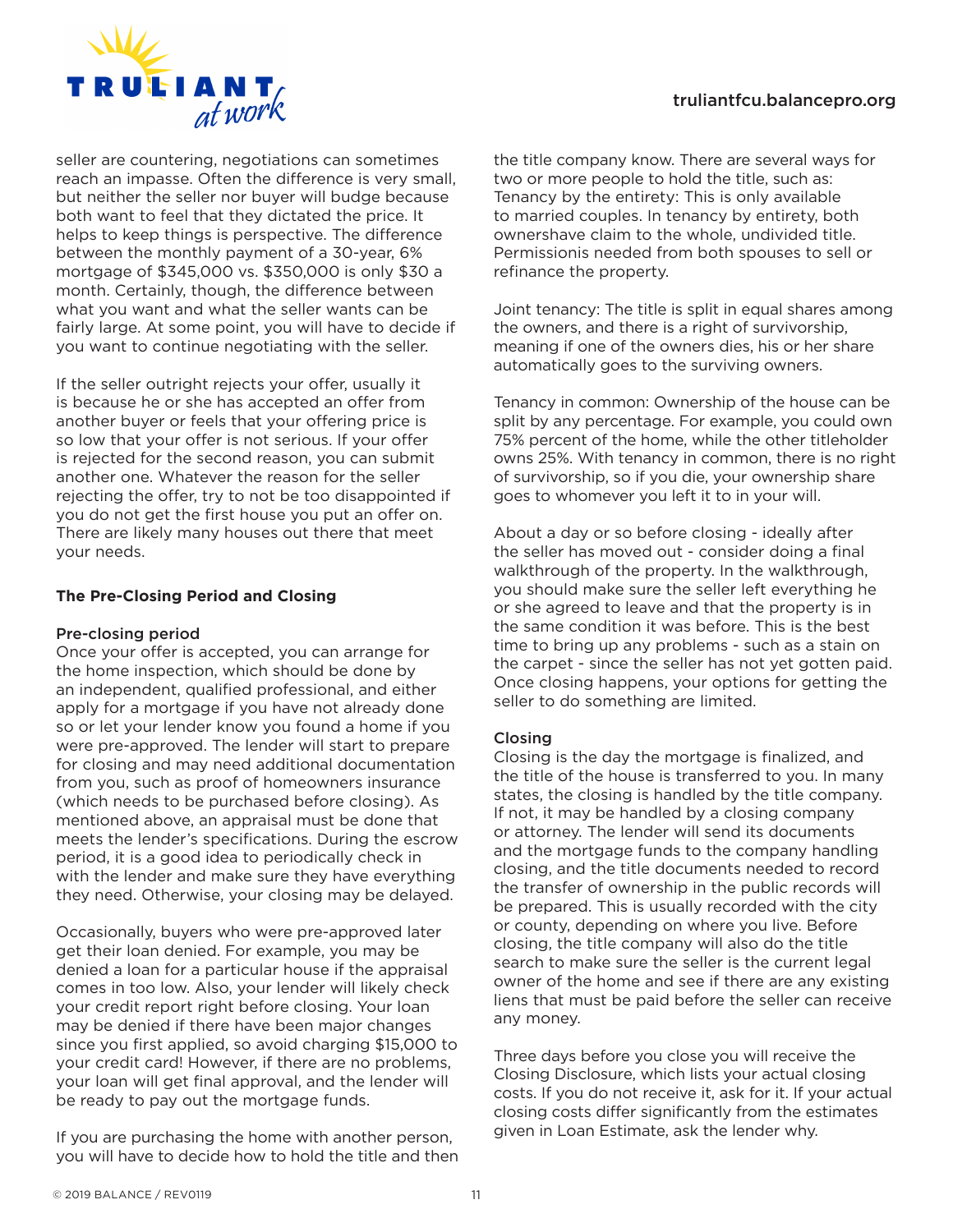

The closing may take place in the office of the company handling closing, or they may send a notary public to your office or home so you can sign the papers. You and the seller may attend the closing together or separately. You will need to bring photo identification, proof of insurance for the home, and a cashier's check for the amount you are paying for closing costs and the down payment. You are going to sign a lot of paperwork, so be prepared for a sore hand! Do not feel rushed. Make sure you understand everything before signing it. You may want to hire a real estate attorney to accompany you to closing and explain what everything means. The documents you may be signing include the:

- Mortgage note: The mortgage note is your promise to pay the lender according to the specified terms.
- Mortgage or deed of trust: This gives the lender the right to the title of the home if you do not pay the mortgage.
- Affidavits: You may have to sign affidavits confirming particular requirements or facts, such as an affidavit of occupancy confirming you will occupy the home.

After you sign all of the documents, you will receive the keys to your new home. The title or closing company will disburse the funds to the seller and bring the title paperwork to the county or town office to record the transfer of ownership. You are now a homeowner!

## Tax Benefits of Homeownership

Your mortgage payments will probably be higher than what you are paying now for rent, but owning a home can provide a nice tax break. If you itemize your deductions, you can usually deduct some home-related costs, the most common ones being mortgage interest and property taxes. Since deductions lower your taxable income, your tax liability decreases. For example, if your marginal tax rate (the tax rate that is applied to the last dollar you earn) is 25%, paying \$3,000 in property taxes and mortgage interest would save you \$750 in taxes.

Filling out a new Form W-4, available on the IRS's website at www.irs.gov, allows you to see if you can reduce the amount of taxes being withheld from

your paychecks. In order to fill out the form properly, you must know, or at least be able to reasonably estimate, what your property taxes and mortgage interest are for the year. At closing, or soon after, you should receive a form from the tax assessor's office letting you know your property tax rate. To calculate your interest payments for the year, you can use an amortization table.

If you do not adjust your tax withholding you may get a big refund. While a big refund may sound nice, it is not necessarily beneficial. A refund is just the government giving you back excessive money that was withheld from your paychecks, money you essentially loaned to them interest free for the year. It is better to reduce the taxes withheld from your paycheck and increase your net income. You can use the extra money to pay down interest-charging debts, like credit cards and car loans, or put it in a savings account to earn interest. Of course, you should avoid decreasing your withholdings so much that you wind up owing the IRS at the end of the year.

While mortgage interest and property taxes are the most common deductions, you may also be able to deduct other home-related expenses, such as PMI and points. Although points are paid at closing, the IRS generally requires you to deduct them over the life of the loan. In order to deduct the full amount paid for points in the year you close, you must meet several conditions, listed on the IRS's website. If you do not already do so, once you purchase a home, you may want to have your tax return done by a tax specialist to ensure that you are getting all of the deductions you are entitled to and do not claiming anything you are not entitled to.

## **Summary**

Buying a home involves a lot of work. It is not always easy. However, once you overcome any challenges you may face, you get a big reward: your home!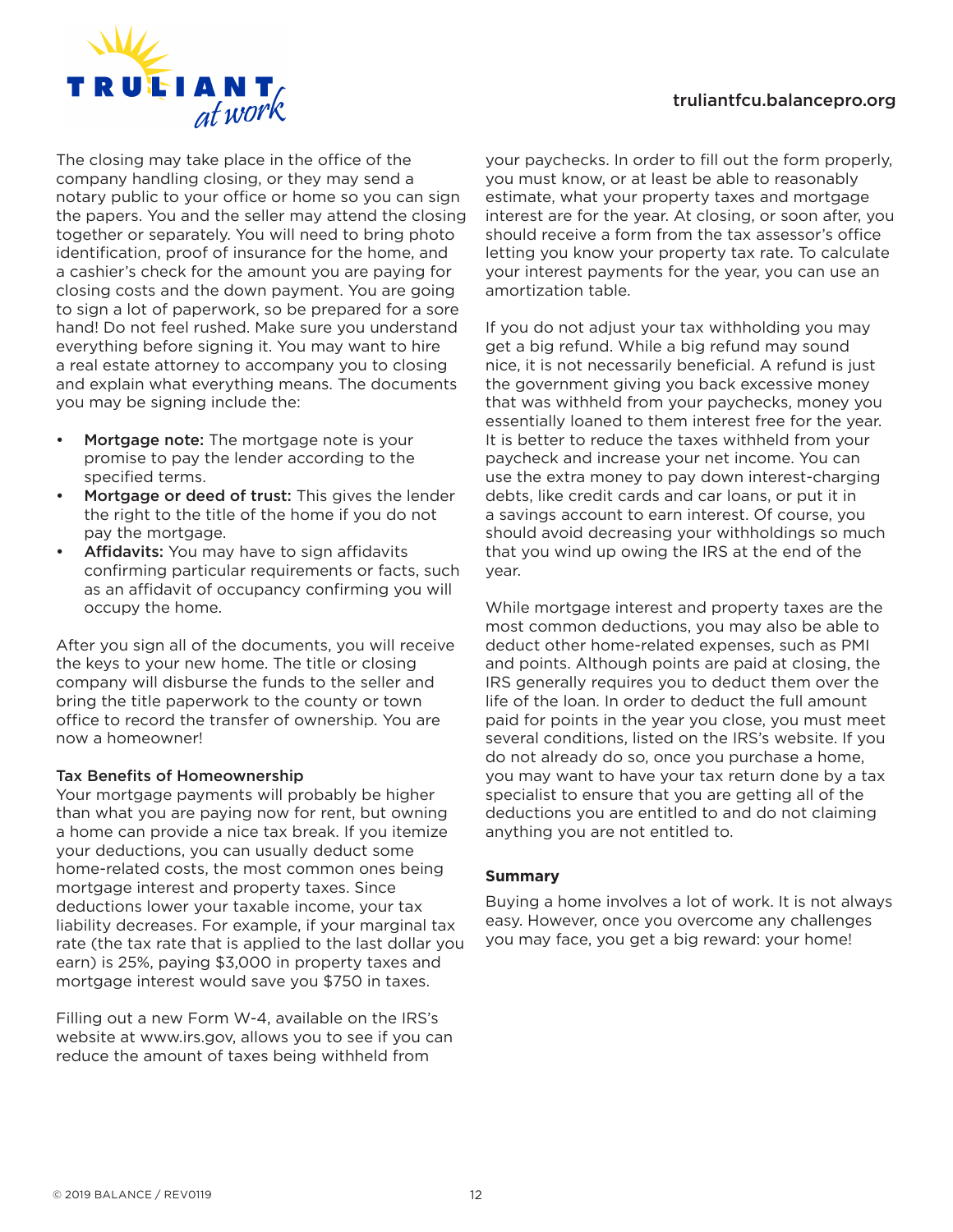# **BUDGET WORKSHEET**

| Monthly Income            | Gross | <b>Net</b> |
|---------------------------|-------|------------|
| Job                       |       |            |
| Spouse's job              |       |            |
| Part-time job             |       |            |
| Commissions/<br>bonuses   |       |            |
| Government benefits       |       |            |
| Child support/<br>alimony |       |            |
| Other                     |       |            |
| Total Income:             |       |            |

| Monthly Expenses        | Current | Proposed |
|-------------------------|---------|----------|
| Rent/mortgage           |         |          |
| Second mortgage         |         |          |
| <b>HOA</b> dues         |         |          |
| Property taxes          |         |          |
| Homeowners<br>insurance |         |          |
| Gas/electric (house)    |         |          |
| Water/sewer/garbage     |         |          |
| Telephone               |         |          |
| Groceries               |         |          |
| Household items         |         |          |
| Health insurance        |         |          |
| Co-pays (medical)       |         |          |
| Car payment #1          |         |          |
| Car payment #2          |         |          |
| Gasoline                |         |          |
| Repairs (house)         |         |          |
| Repairs (cars)          |         |          |
| Auto insurance          |         |          |
| Auto registration       |         |          |
| Tolls/parking           |         |          |
| Public transportation   |         |          |
| Daycare/babysitting     |         |          |
| Alimony/child support   |         |          |
| Tuition/lessons         |         |          |
| Student loan payment    |         |          |
| Taxes (payment plan)    |         |          |

| Monthly Expense      | Current | Proposed |
|----------------------|---------|----------|
| Life insurance       |         |          |
| Union dues           |         |          |
| Donations            |         |          |
| Storage fees         |         |          |
| Beauty/barber        |         |          |
| Movies/videos        |         |          |
| Internet access      |         |          |
| Cable/satellite      |         |          |
| Dining out/ snacks   |         |          |
| Sports/hobbies       |         |          |
| Gym membership       |         |          |
| Vacation/travel      |         |          |
| Books/music          |         |          |
| Clothing purchases   |         |          |
| Laundry/dry cleaning |         |          |
| Pool/hot tub service |         |          |
| Gardening            |         |          |
| Alarm system         |         |          |
| Gifts/cards          |         |          |
| Pet care             |         |          |
| Cell phone/pager     |         |          |
| Transaction fees     |         |          |
| Postage              |         |          |
| Cigarettes/alcohol   |         |          |
| Savings              |         |          |
| Debt payment         |         |          |
| Debt payment         |         |          |
| Debt payment         |         |          |
| Other:               |         |          |
| Other:               |         |          |
| Other:               |         |          |
| Other:               |         |          |
| Other:               |         |          |
| Other:               |         |          |
| Other:               |         |          |
| Total Expenses:      |         |          |

© 2019 BALANCE / REV0119 13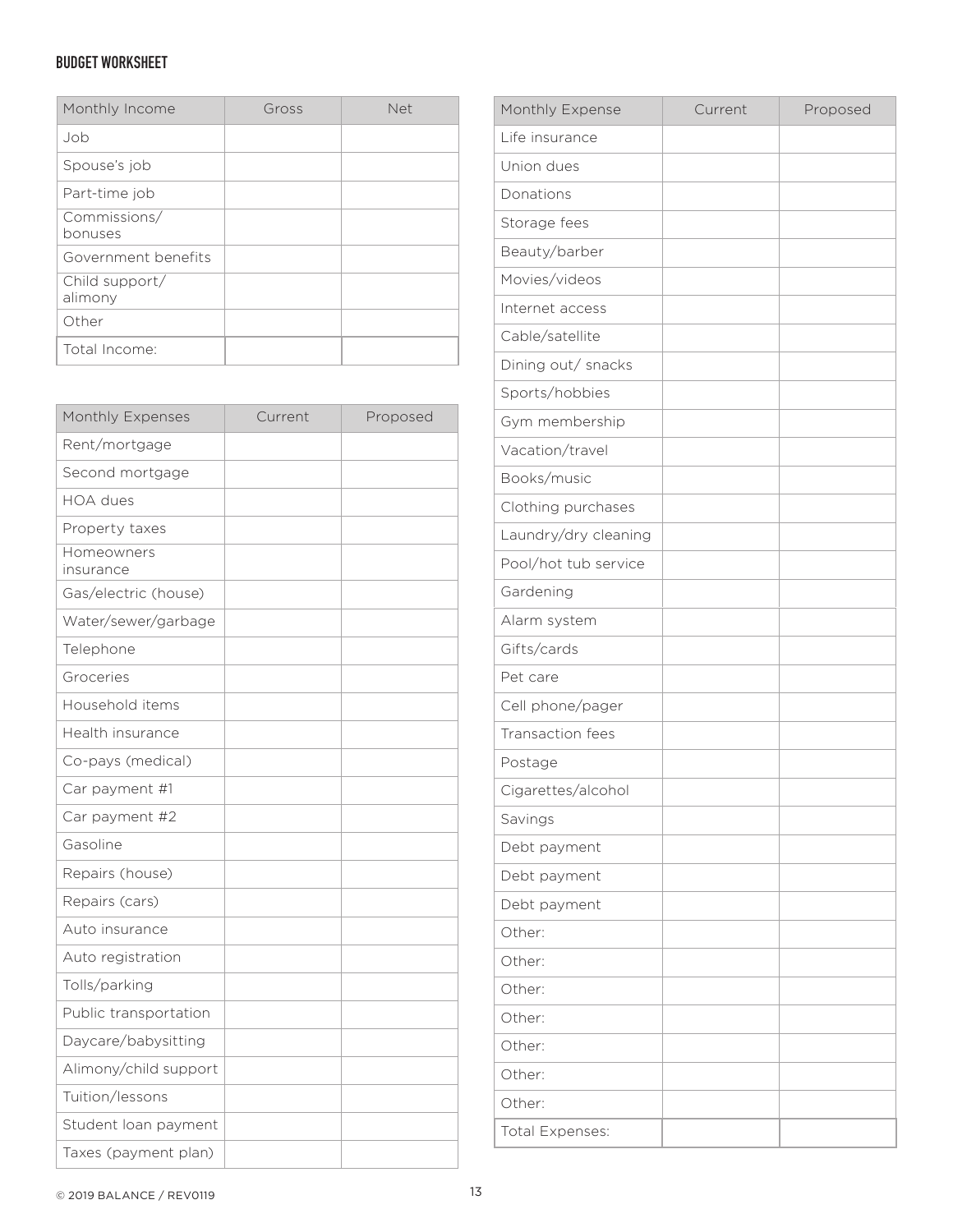# **HOME SEARCH CHECKLIST**

| Address of property                                     |               |  |  |  |
|---------------------------------------------------------|---------------|--|--|--|
| Square footage                                          | Date of visit |  |  |  |
| Number of bathrooms                                     | Date built    |  |  |  |
| Is there a homeowners association? $\Box$ Yes $\Box$ No |               |  |  |  |
|                                                         |               |  |  |  |
|                                                         |               |  |  |  |
|                                                         |               |  |  |  |

| Neighborhood                             | <b>Additional Description</b> | Good | Average | Poor | N/A |
|------------------------------------------|-------------------------------|------|---------|------|-----|
| Condition of nearby homes/<br>businesses |                               |      |         |      |     |
| Traffic                                  |                               |      |         |      |     |
| Safety                                   |                               |      |         |      |     |
| Street parking                           |                               |      |         |      |     |
| School system                            |                               |      |         |      |     |
| Public transportation                    |                               |      |         |      |     |
| Proximity to fire department             |                               |      |         |      |     |
| Proximity to police station              |                               |      |         |      |     |
| Proximity to hospital                    |                               |      |         |      |     |
| Proximity to work                        |                               |      |         |      |     |
| Proximity to restaurants/shops           |                               |      |         |      |     |
| Proximity to supermarket                 |                               |      |         |      |     |
| Proximity to recreation/parks            |                               |      |         |      |     |
| Other:                                   |                               |      |         |      |     |
| Other:                                   |                               |      |         |      |     |
| Other:                                   |                               |      |         |      |     |
| Other:                                   |                               |      |         |      |     |

| <b>Common Space</b> | <b>Additional Description</b> | Good | Average | Poor | N/A |
|---------------------|-------------------------------|------|---------|------|-----|
| Lobby               |                               |      |         |      |     |
| Hallways            |                               |      |         |      |     |
| Laundry room        |                               |      |         |      |     |
| Gym                 |                               |      |         |      |     |
| Pool                |                               |      |         |      |     |
| Playground          |                               |      |         |      |     |
| Garden              |                               |      |         |      |     |
| Other:              |                               |      |         |      |     |
| Other:              |                               |      |         |      |     |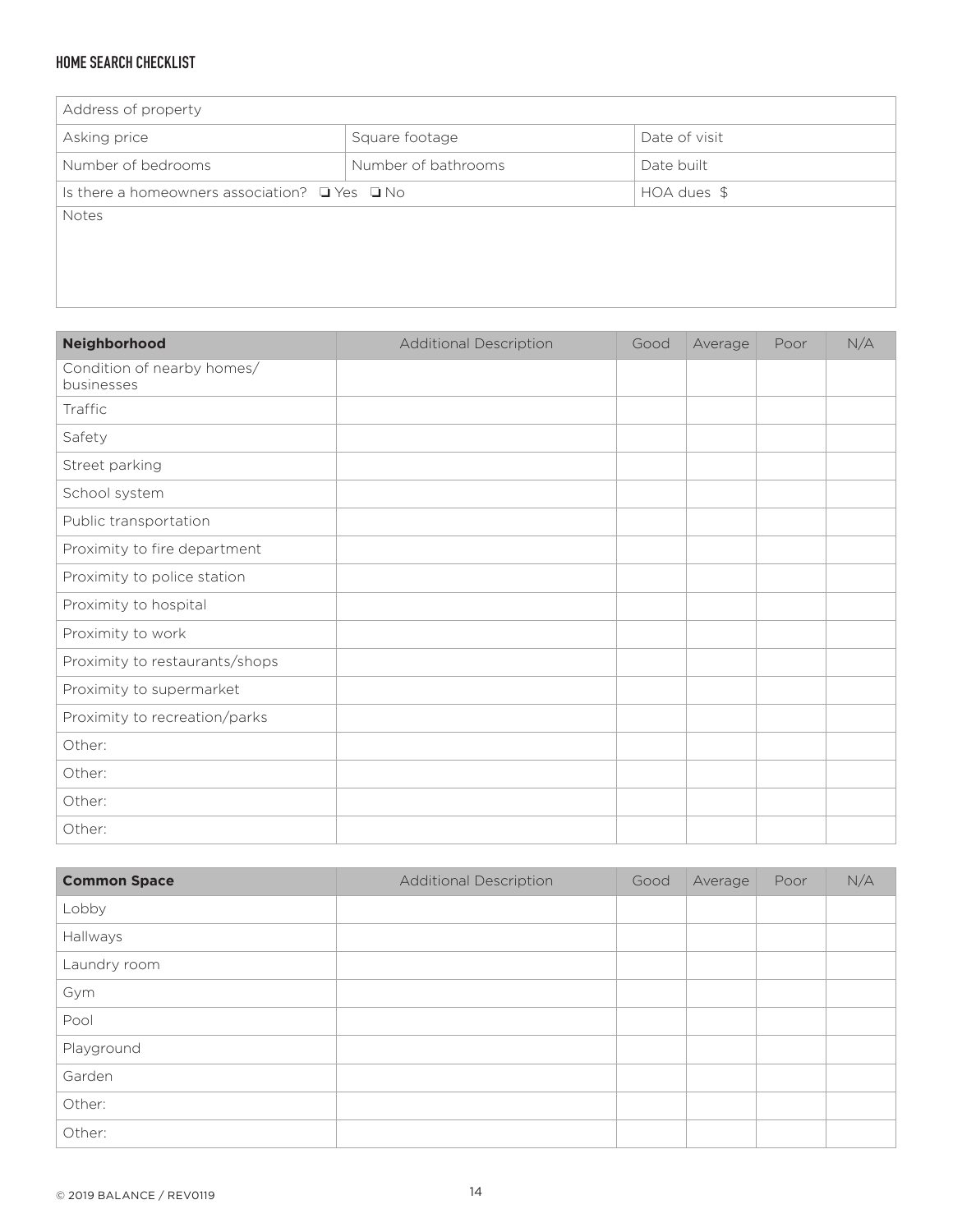| Home                          | <b>Additional Description</b>      | Good | Average | Poor | N/A |
|-------------------------------|------------------------------------|------|---------|------|-----|
| Layout                        |                                    |      |         |      |     |
| Size of rooms                 |                                    |      |         |      |     |
| Closet space                  |                                    |      |         |      |     |
| Basement                      | Finished: <b>O</b> Yes <b>O</b> No |      |         |      |     |
| Attic                         |                                    |      |         |      |     |
| Fireplace                     | □ Wood □ Gas □ Decorative          |      |         |      |     |
| Flooring - living room        | Type:                              |      |         |      |     |
| Flooring - kitchen            | Type:                              |      |         |      |     |
| Flooring - bedrooms           | Type:                              |      |         |      |     |
| Flooring - bathrooms          | Type:                              |      |         |      |     |
| Appliances - kitchen          | Color:                             |      |         |      |     |
| Appliances - washer and dryer |                                    |      |         |      |     |
| Countertops                   | Type:                              |      |         |      |     |
| Cabinets                      |                                    |      |         |      |     |
| Vanities (bathroom)           |                                    |      |         |      |     |
| Showers/tubs                  |                                    |      |         |      |     |
| Interior walls condition      |                                    |      |         |      |     |
| Ceiling height                |                                    |      |         |      |     |
| Plumbing                      |                                    |      |         |      |     |
| Water pressure                |                                    |      |         |      |     |
| Electricity                   |                                    |      |         |      |     |
| Cable/internet hook-ups       |                                    |      |         |      |     |
| Light fixtures                |                                    |      |         |      |     |
| Air conditioning              |                                    |      |         |      |     |
| Heat                          | Type:                              |      |         |      |     |
| Exterior appearance           | Style:                             |      |         |      |     |
| Outdoor space                 | Type:                              |      |         |      |     |
| Fence                         |                                    |      |         |      |     |
| Parking                       | Type:                              |      |         |      |     |
| Windows                       |                                    |      |         |      |     |
| Roof                          | Age:                               |      |         |      |     |
| Gutters and downspouts        |                                    |      |         |      |     |
| Water heater                  | Age:                               |      |         |      |     |
| Noise level                   |                                    |      |         |      |     |
| Other:                        |                                    |      |         |      |     |
| Other:                        |                                    |      |         |      |     |
| Other:                        |                                    |      |         |      |     |
| Other:                        |                                    |      |         |      |     |